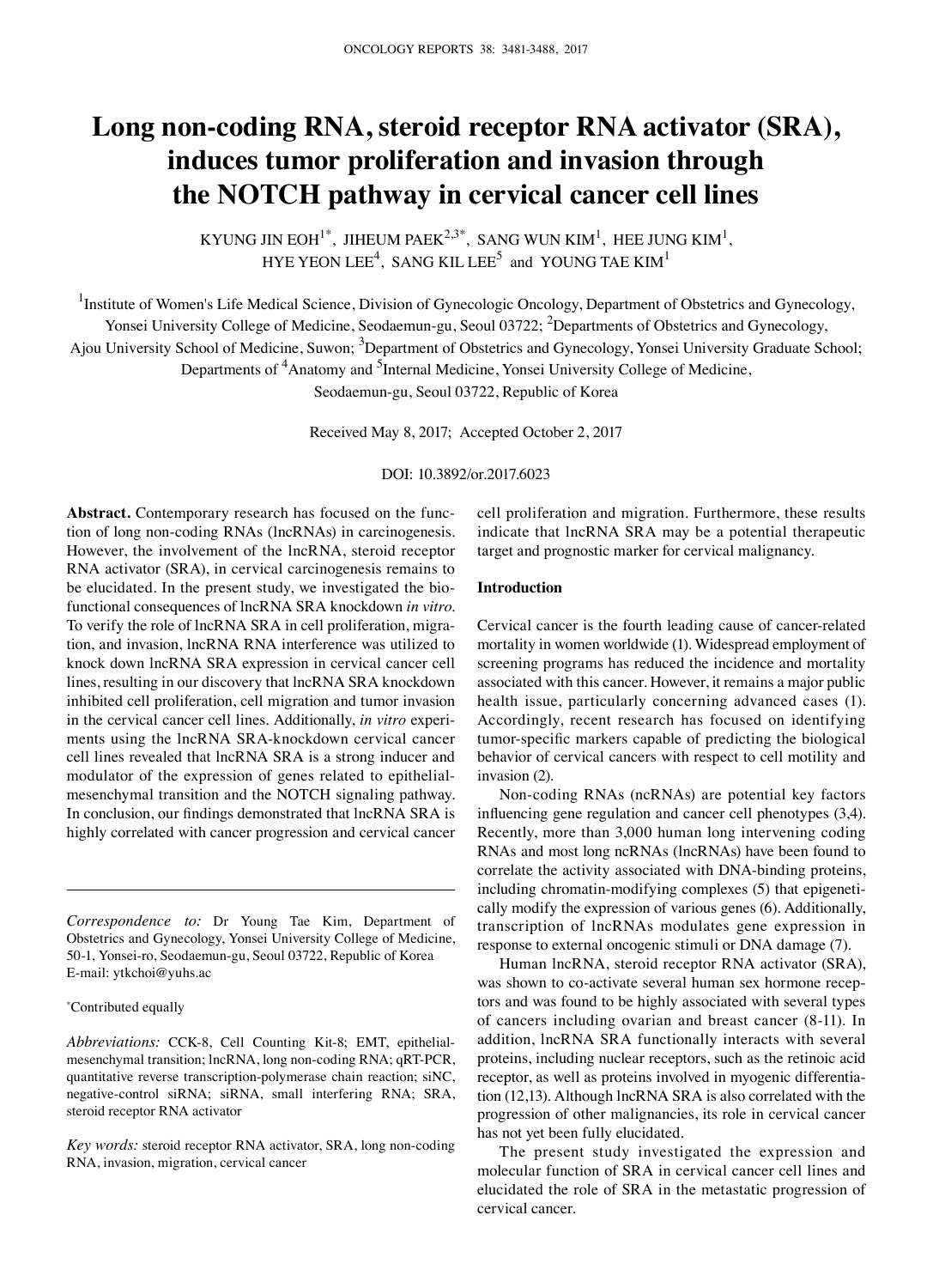| Gene               | Primer sequence                                                                                               |                              |                   |
|--------------------|---------------------------------------------------------------------------------------------------------------|------------------------------|-------------------|
|                    | Forward $(5'-3')$                                                                                             | Reverse $(5'-3')$            | Product size (bp) |
| <b>SRA</b>         | <b>CTCCCTTCTTACCACCACCA</b>                                                                                   | TGCAGATACACAGGGAGCAG         | 217               |
| MMP-9              | <b>CGCTACCACCTCGAACTTTG</b>                                                                                   | <b>GCCATTCACGTCGTCCTTAT</b>  | 196               |
| $MMP-2$            | <b>GGATGATGCCTTTGCTCG</b>                                                                                     | <b>ATAGGATGTGCCCTGGAA</b>    | 487               |
| <b>VEGF</b>        | <b>TTGCTGCTCTACCTCCAC</b>                                                                                     | AAATGCTTTCTCCGCTCT           | 419               |
| E-cadherin         | <b>ATTCTGATTCTGCTGCTCTTG</b>                                                                                  | AGTAGTCATAGTCCTGGTCCT        | 421               |
| $\beta$ -catenin   | TGCAGTTCGCCTTCACTATG                                                                                          | ACTAGTCGTGGAATGGCACC         | 162               |
| N-cadherin         | <b>CCCAAGACAAAGAGACCCAG</b>                                                                                   | <b>GCCACTGTGCTTACTGAATTG</b> | 140               |
| <b>Vimentin</b>    | TGGATTCACTCCCTCTGGTT                                                                                          | <b>GGTCATCGTGATGCTGAGAA</b>  | 111               |
| Snail              | GAGGCGGTGGCAGACTAG                                                                                            | <b>GACACATCGGTCAGACCAG</b>   | 178               |
| NOTCH <sub>1</sub> | GCCGCCTTTGTGCTTCTGTTC                                                                                         | CCGGTGGTCTGTCTGGTCGTC        | 300               |
| HES <sub>1</sub>   | TCAACACGACACCGGATAAA                                                                                          | <b>TCAGCTGGCTCAGACTTTCA</b>  | 111               |
| P300               | <b>GACCCTCAGCTTTTAGGAATCC</b>                                                                                 | TGCCGTAGCAACACAGTGTCT        | 301               |
|                    | SRA, steroid receptor RNA activator; MMP, matrix metalloproteinase; VEGF, vascular endothelial growth factor. |                              |                   |

| Table I. Primer sequences used in the present study. |  |
|------------------------------------------------------|--|
|------------------------------------------------------|--|

## **Materials and methods**

*Cell lines.* Squamous cell cervical carcinoma (SiHa) cells and epidermoid cell cervical carcinoma (CaSki; originally derived from a small-bowel mesentery metastasis) cells and human cervical cancer cell lines [American Type Culture Collection (ATCC) Manassas, VA, USA], were maintained in Dulbecco's modified Eagle's medium (Gibco-BRL, Gaithersburg, MD, USA) containing 10% (v/v) fetal bovine serum and penicillin/ streptomycin. Cells were maintained at 37̊C in an atmosphere of 95% air and 5%  $CO<sub>2</sub>$ . Only cells that had been passaged <20 times were utilized in the experiments.

*Quantitative reverse-transcription polymerase chain reaction (qRT-PCR).* We extracted total RNA using TRIzol reagent (Invitrogen, Carlsbad, CA, USA) according to the manufacturer's instructions. Total RNA  $(2 \mu g)$  was reverse transcribed into first-strand cDNA using a reverse transcription reagent kit (Invitrogen). The cDNA template was amplified by qRT-PCR using the SYBR-Green Real-Time PCR kit (Toyobo Co., Ltd., Osaka, Japan) on an ABI StepOnePlus Real-Time PCR system (Applied Biosystems, Foster City, CA, USA). We used *U6* as the internal standard for all quantifications. We analyzed the relative gene expression using the  $2-\Delta\Delta$ Ct method, and the results are expressed as the extent of change relative to control values. All qRT-PCR experiments were repeated at least three times. Primers used for the PCR reactions are listed in Table I.

*Small interfering RNA (siRNA) transfection.* We obtained siRNA for SRA lncRNA and negative-control siRNA (siNC) from Genolution Pharmaceuticals (Seoul, Korea). Cells  $(5x10<sup>4</sup>$  cells/well) were seeded into 6-well plates and transfected with 10 nM siRNA in phosphate-buffered saline using the G-Fectin kit (Genolution Pharmaceuticals) according to the manufacturer's instructions. The siRNA-transfected cells were used in the *in vitro* assays 48 h after transfection. The target sequence for the siSRA was, 5'-CTCCCTTCTTACC ACCACCA-3'. Experiments were repeated at least three times.

*Plasmid constructs and generation of stable cell lines.*  Full-length human SRA-transcript cDNA was amplified by PCR and inserted into the pLenti6/V5-D-TOPO vector using the ViraPower lentiviral expression system (Invitrogen) according to the manufacturer's instructions. We then transfected the plasmid into 293FT cells for packaging, with the resultant lentivirus used to infect the desired cell lines. Stably SRA-transfected cells were selected in medium containing blasticidin (Invitrogen).

*Cell proliferation assay.* Cell Counting Kit-8 (CCK-8; Dojindo Laboratories, Kumamoto, Japan) was utilized to evaluate cell proliferation. Cells  $(2x10<sup>3</sup>$  cells/well) were seeded into 96-well flat-bottomed plates containing 100  $\mu$ l of complete medium per well. The cells were incubated overnight to allow for cell attachment and recovery, and subsequently transfected with siNC or siSRA for 24, 48, 72 or 96 h. An aliquot of 10  $\mu$ l of CCK-8 solution was supplemented into each well, followed by incubation for 2 h. Absorbance was measured at 450 nm to estimate the number of viable cells in each well. The assay was performed in triplicate.

*Matrigel invasion assay.* We performed a Matrigel invasion assay using the BD Biocoat Matrigel invasion chamber (pore size, 8-µm; 24-wells; BD Biosciences, Bedford, MA, USA) according to the manufacturer's protocol. Cells  $(5x10<sup>4</sup>)$ were seeded in the upper chamber, which contained serumfree medium, and complete medium was added to the lower chamber. The Matrigel-invasion chamber was incubated at  $37^{\circ}$ C under 5% CO<sub>2</sub> for 48 h. Non-invading cells were removed from the upper chamber using cotton-tipped swabs. Cells that had invaded through the pores onto the lower side of the filter were stained (Diff-Quik; Sysmex, Kobe, Japan) and counted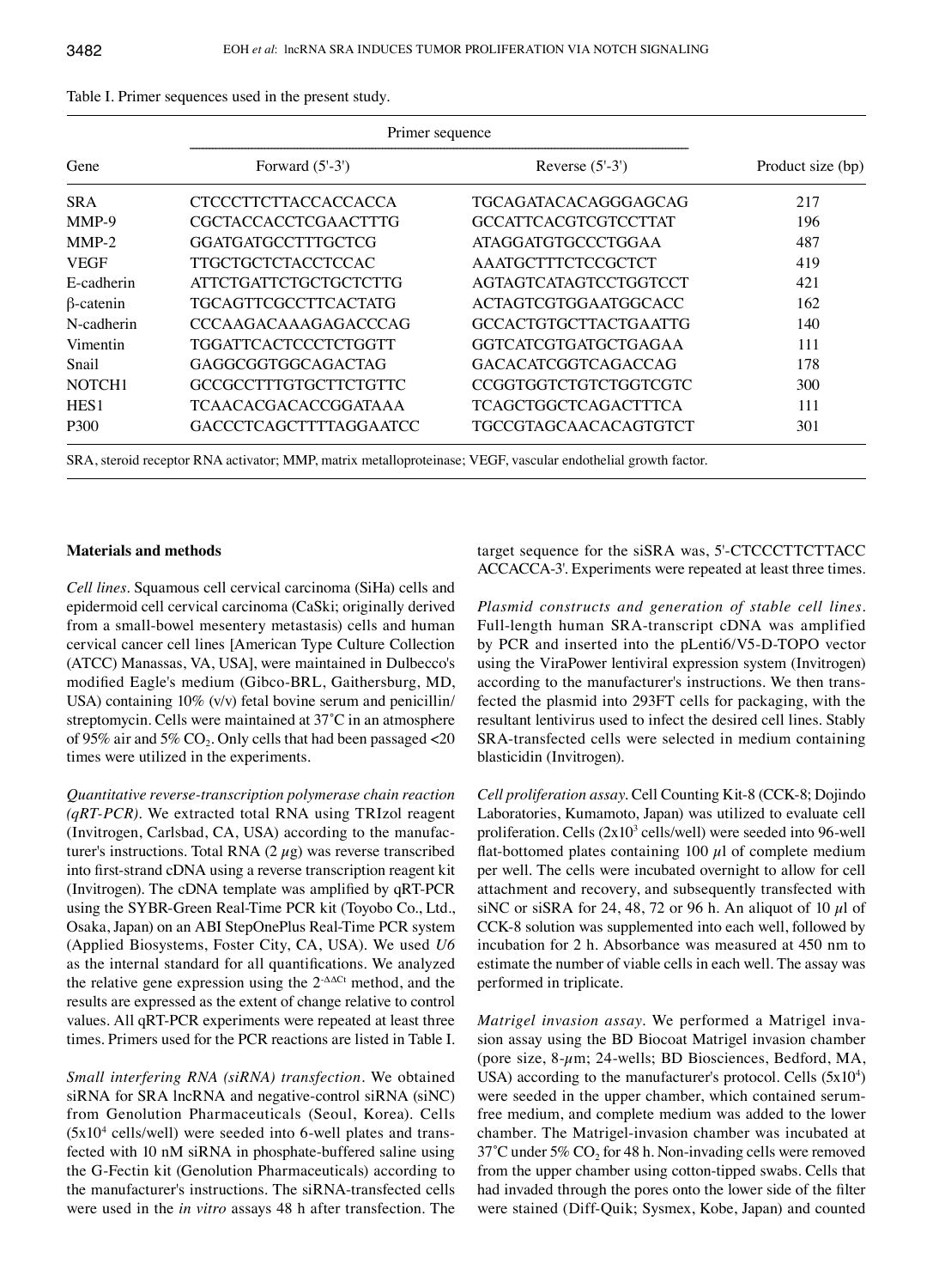using a hemocytometer. The assay was repeated at least three times.

*Wound-healing migration assay.* We evaluated cell migration using a wound-healing assay. Approximately  $5x10<sup>5</sup>$  cells were seeded into 6-well culture plates containing serum-enriched medium and allowed to grow to 90% confluence in complete medium. The serum-containing medium was eliminated, and cells were serum-starved for 24 h. When the cells reached 100% confluence, an artificial homogenous wound was made by scratching the monolayer using a sterile  $200-\mu l$  pipette tip. Following the scratching, cells were washed with serum-free medium. Images of cells migrating into the wound were captured at 0, 24 and 48 h using a microscope. Three independent experiments were performed in triplicate.

*Western blot analysis.* We used radioimmunoprecipitation assay buffer to extract proteins, and a Pierce BCA protein assay kit (both from Thermo Fisher Scientific, Waltham, MA, USA) was used to measure protein concentration. Proteins were boiled with 2X sample buffer, subsequently resolved on 10% sodium dodecyl sulfate-polyacrylamide gels, and transferred electrophoretically to polyvinylidene difluoride membranes (Millipore, Billerica, MA, USA). After blocking with 5% non-fat dried milk in 1X Tris-buffered saline containing 0.1% Tween-20 (pH 7.6) at room temperature for 1 h, the membranes were incubated with primary antibodies at 4̊C overnight under continual agitation. The following primary antibodies were used: rabbit anti-human vascular endothelial growth factor (VEGF) (1:500), rabbit anti-human matrix metalloproteinase (MMP)-2 (1:500) (both from Abcam, Cambridge, UK, USA), rabbit anti-human MMP-9 (1:1,000), rabbit anti-human E-cadherin (1:1,000), rabbit anti-human β-catenin (1:1,000) (all from Cell Signaling Technology, Danvers, MA, USA), mouse anti-human vimentin (1:1,000; Sigma-Aldrich, St. Louis, MO, USA), mouse anti-human Snail (1:1,000), rabbit anti-human SOX-2 (1:1,000), rabbit anti-human Nanog (1:1,000), rabbit antihuman Oct4 (1:1,000) (all from Cell Signaling Technology), and mouse anti-human β-actin (1:5,000; Sigma-Aldrich). We visualized the proteins using an enhanced chemiluminescence system (Amersham, Little Chalfont, UK), and band intensities were quantified using a luminescent image analyzer (LAS‑4000 Mini; Fujifilm, Uppsala, Sweden).

*Statistical analysis.* IBM SPSS version 23 for Windows (SPSS, Inc., Chicago, IL, USA) was used for statistical analysis. The Kolmogorov-Smirnov test was used to validate standard normal-distributional assumptions. Statistical significance was determined using the Fisher's exact-test, Pearson's Chi-square test and Student's t-test. Mean differences were considered significant at P<0.05. Results are presented as the means ± standard deviation.

# **Results**

*SRA expression is elevated in cervical cancer cells.* We performed qRT-PCR to estimate the expression levels of SRA in five different cell lines, one of which was derived from human embryonic kidney cells (HEK293), whereas the other four were derived from human cervical cancers. We



Figure 1. SRA expression in various cell lines. SRA lncRNA expression was evaluated by qRT-PCR, with *U6* as an internal control. \* P<0.05 vs. non-tumor control. lncRNA, long non-coding RNA; qRT-PCR, quantitative reverse transcription polymerase chain reaction; SRA, steroid receptor RNA activator.

observed that SRA expression levels were significantly higher in epithelioid cervical carcinoma (HeLa), CaSki and SiHa cells as compared with levels observed in epidermoid cervical carcinoma cells (ME-180) (Fig. 1).

*Knockdown of SRA decreases cell proliferation in cervical cancer cells.* To examine the functional role of SRA in cervical cancer cells, siRNA was utilized to downregulate SRA expression in the CaSki and SiHa cells, which showed significantly higher levels of SRA expression. We evaluated the knockdown efficiency of siSRAs, and verified that siSRA transfection was more efficient in silencing SRA as compared with siNC (Fig. 2A and C). We then performed a CCK-8 assay to determine the effect of SRA knockdown on cell proliferation. Our results showed that siRNA-mediated knockdown of SRA in CaSki and SiHa cells substantially decreased cell proliferation (Fig. 2B and D). These findings indicated that SRA is involved in the proliferation of cervical cancer cells.

*SRA knockdown inhibits cervical cancer cell migration and invasion.* Wound-healing and Matrigel-invasion assays were performed to determine whether SRA plays a role in cervical cancer cell migration and invasion. In the woundhealing assay, siRNA-mediated knockdown of SRA inhibited cell migration in the CaSki and SiHa cells (Fig. 3A and D). Moreover, SRA-knockdown inhibited cell invasion in the CaSki and SiHa cells according to the results of the Matrigelinvasion assay (Fig. 3B and E). The extent of inhibition upon SRA knockdown was quantified by qRT-PCR (Fig. 3C and F).

*SRA knockdown inhibits MMP-9, MMP-2 and VEGF expression in cervical cancer cells.* To elucidate the molecular mechanisms underlying the inhibitory effect of SRA knockdown on cell migration and invasion, we explored the relationship between SRA expression and MMP-2, MMP-9 and VEGF expression. We observed that siSRA treatment decreased levels of *MMP-2*, *MMP-9* and *VEGF* mRNA in the CaSki cells (Fig. 4A) as well as MMP-2, MMP-9 and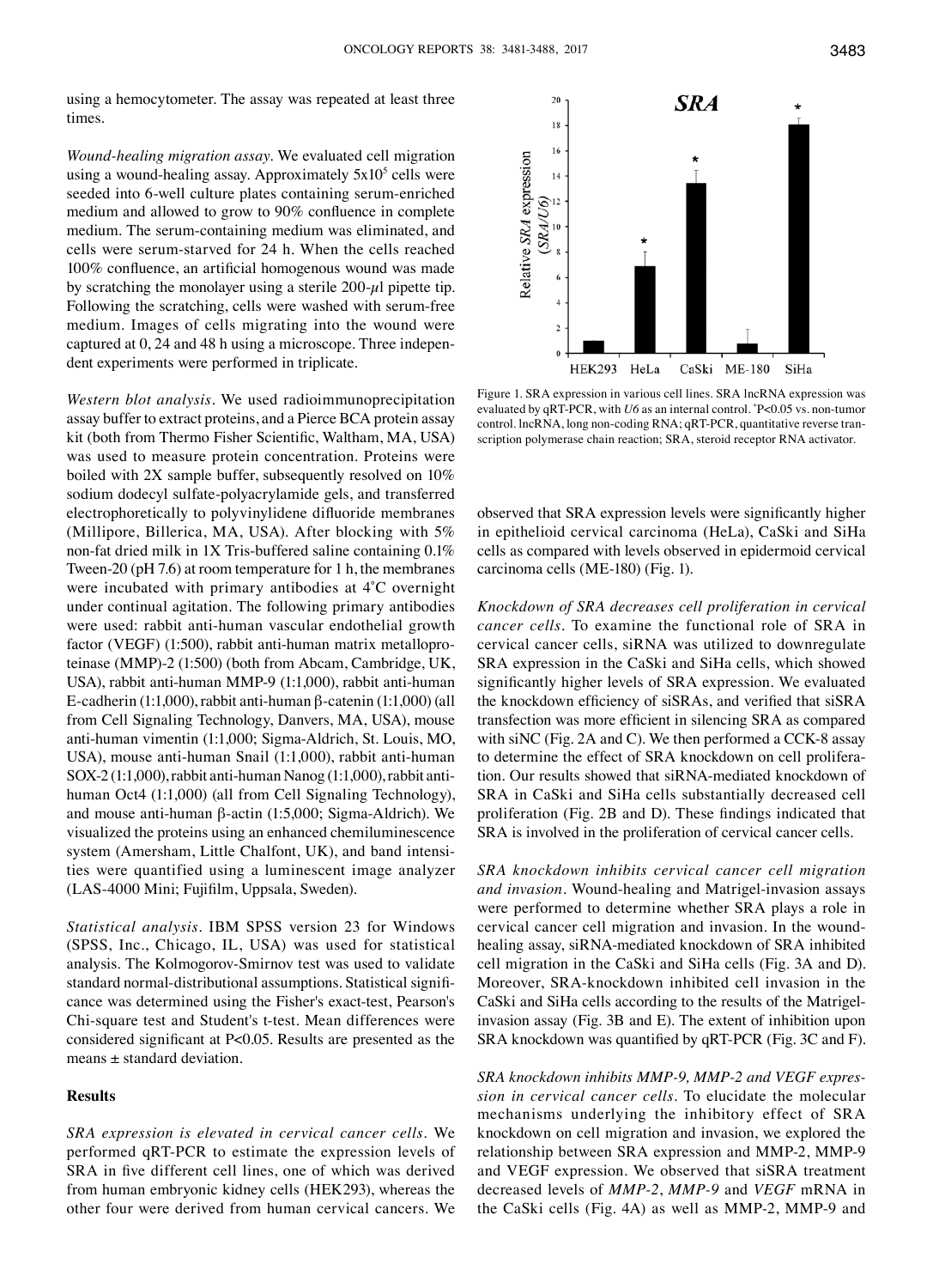

Figure 2. SRA knockdown inhibits the proliferation of cervical cancer cells. (A and C) Cells were transfected with SRA-specific siRNA (siSRA) and negativecontrol siRNA (siNC), and knockdown efficiency was determined by qRT-PCR analysis in CaSki and SiHa cells. (B and D) The proliferation capacity of cervical cancer cells transfected with siSRA and siNC was determined using the Cell Counting Kit-8 assay. Bars indicate means ± standard deviation of three independent experiments; \* P<0.05 vs. siNC. CaSki, epidermoid cell cervical carcinoma cells; qRT-PCR, quantitative reverse transcription polymerase chain reaction; SiHa, squamous cell cervical carcinoma cells; SRA, steroid receptor RNA activator.

VEGF protein levels (Fig. 4B). These findings indicated that SRA promoted cervical cancer cell migration and invasion via upregulation of MMP-9, MMP-2 and VEGF expression.

*SRA knockdown downregulates expression of genes related to epithelial-mesenchymal transition (EMT) and the NOTCHsignaling pathway in cervical cancer cells.* Since EMT is crucial to cell migration and invasion, we examined whether SRA is required for EMT. EMT was monitored using qRT-PCR and western blotting following siRNA-mediated knockdown of SRA in CaSki cells. SRA knockdown resulted in increased E-cadherin expression and decreased β-catenin and vimentin expression (Fig. 5A and B). Additionally, the EMT-mediating transcription factor Snail and Twist were downregulated in the siSRA-transfected cells relative to levels observed in the siNCtransfected cells (Fig. 5A and B). These results suggested that SRA may be involved in the dysregulation of EMT-related genes in cervical cancer cells, thereby promoting migration and invasion.

To elucidate the mechanism by which SRA promotes a malignant phenotype in cervical cancer cells, we assessed the status of important signaling cascades controlled by NOTCH in the SRA-knockdown cells. SRA knockdown in the CaSki cells resulted in downregulation of NOTCH1, HES1 and p300 expression [both mRNA (Fig. 6A) and protein (Fig. 6B)]. These data indicated that SRA promoted tumor growth *in vitro* via the EMT and NOTCH signaling pathways.

#### **Discussion**

lncRNAs are transcripts of >200 nucleotides lacking proteincoding capability (7). Numerous lncRNAs are capped, spliced and polyadenylated similar to their protein-coding counterparts and exhibit tissue-specific expression patterns (14). Furthermore, lncRNAs are essential for the regulation of chromatin structure, gene expression and translational control (15). The mounting list of functionally characterized lncRNAs implies that these transcripts are critical to various physiological processes (16). Therefore, these findings suggest that modified lncRNA expression may affect cancer development and progression (17). However, little is known concerning the regulatory roles of lncRNAs and their relevance to malignant diseases.

Recently, lncRNAs have become the focus of intense research due to their critical roles in malignant processes, including tumorigenesis, drug resistance and metastasis (18-20). The present study explored the molecular function of SRA expression in cervical cancer cell lines. Our findings showed that downregulated SRA expression was correlated with decreased cell growth, migration and invasion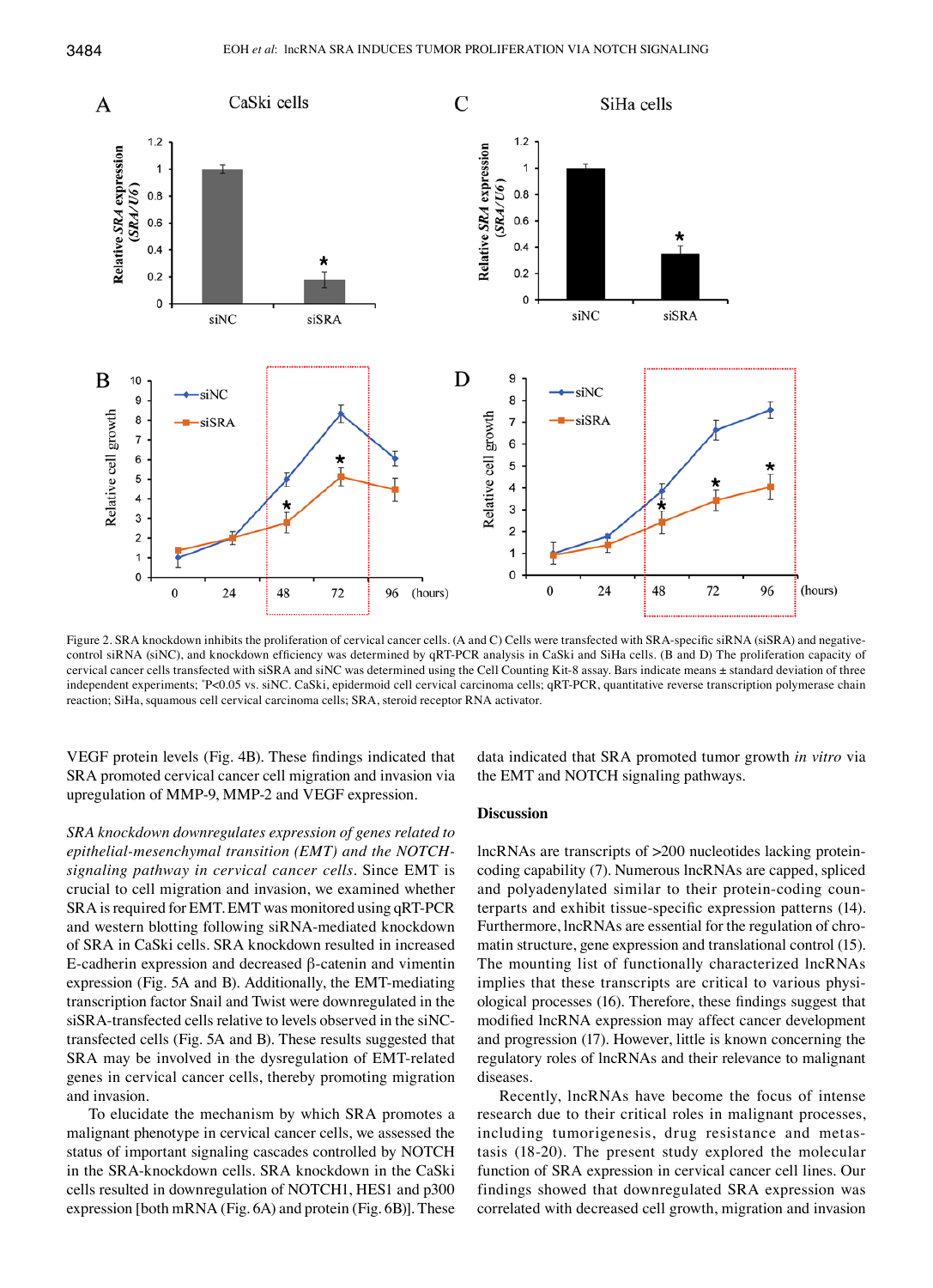# CaSki cells



Figure 3. SRA lncRNA promotes cell migration and invasion. (A and D) Wound-healing assay was used to determine migration ability of the siSRAtransfected CaSki and SiHa cells (magnification, x200). (B and E) Matrigel-invasion assay was used to determine invasion after 24 h in siSRA-transfected CaSki and SiHa cells. Each assay was performed in triplicate. Data are presented as means ± standard deviation. (C and F) siRNA-mediated knockdown of SRA in CaSki and SiHa cells analyzed using qRT-PCR; \* P<0.05 vs. control. CaSki, epidermoid cell cervical carcinoma cells; qRT-PCR, quantitative reverse transcription polymerase chain reaction; SiHa, squamous cell cervical carcinoma cells; siSRA, SRA-specific siRNA; SRA, steroid receptor RNA activator.

in cervical cancer cells. This effect of SRA on tumor progression may be mediated by genes involved in cell migration, invasion, EMT and the NOTCH signaling pathway, as well as genes that encode VEGF, MMP-9, MMP-2, E-cadherin, β-catenin, vimentin, Snail, NOTCH1, p300 and HES1. Our findings suggested that SRA could potentially represent a novel biomarker and therapeutic target for cervical cancer.

We discovered that knockout of lncRNA SRA expression decreased cervical cancer cell proliferation, migration and invasion. Specifically, the expression levels of MMP-2, MMP-9 and VEGF were significantly lower in cells with

siRNA-mediated SRA knockdown. MMP-2 and MMP-9 degrade basement-membrane collagen at the site of local invasion, thereby promoting tumor-cell invasion and metastasis, which in turn leads to decreased survival rates in various types of cancers (21,22). Moreover, tumor angiogenesis plays a decisive role in tumor growth, invasion and metastasis (23), and the angiogenic factor, VEGF, a major target of many anticancer medications, plays a pivotal role in tumor angiogenesis and increases the ability of malignant cells to migrate and invade Matrigel membranes (24). Our findings suggested that SRA stimulated oncogenic activity in cervical cancer cells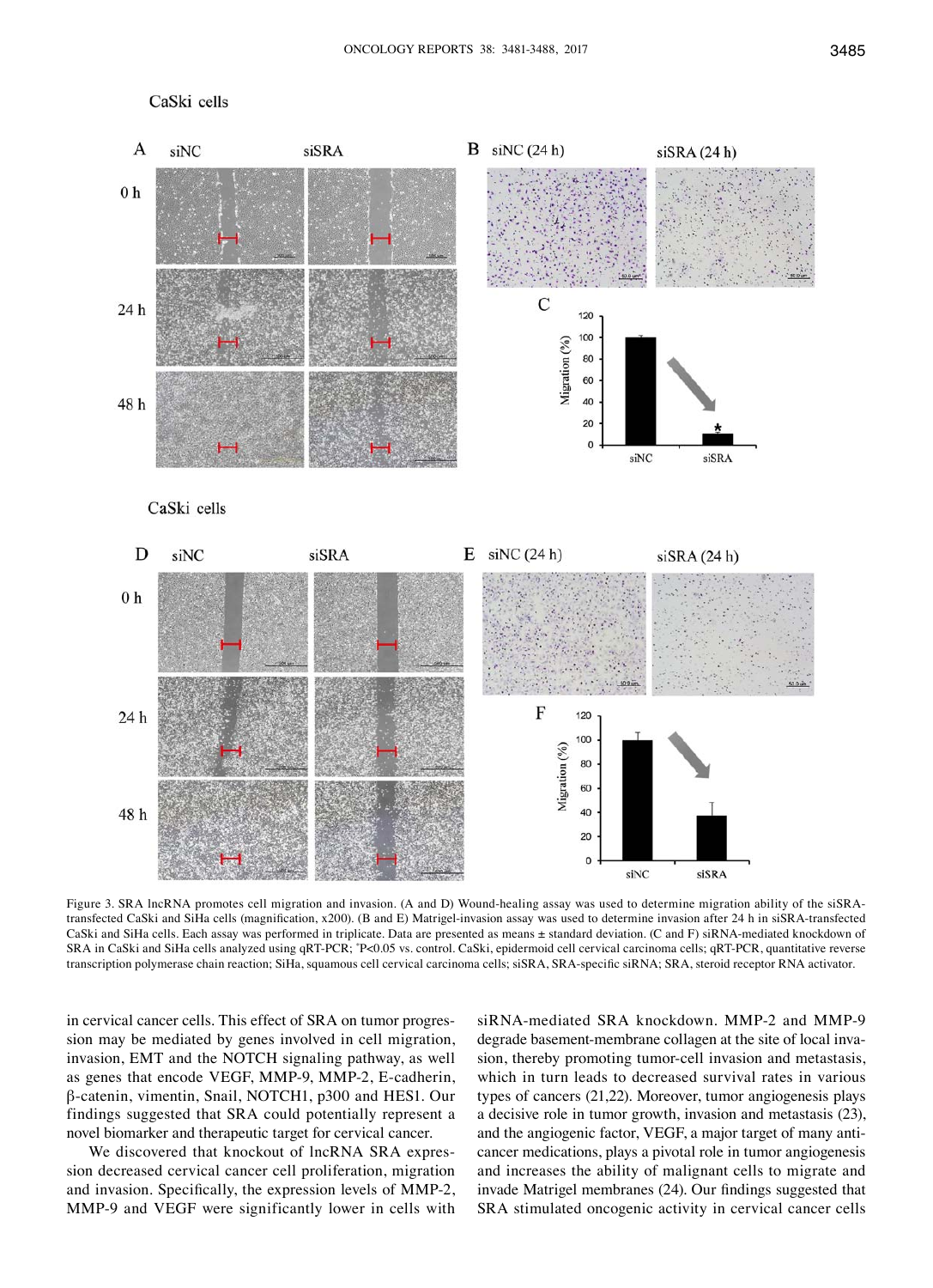

Figure 4. SRA knockdown decreases MMP-9, MMP-2 and VEGF expression in cervical cancer cells. (A) *VEGF*, *MMP-2* and *MMP-9* mRNA expression levels were analyzed by qRT-PCR. (B) Protein lysates were obtained from siSRA- and siNC-transfected CaSki cells 48-h post-transfection. VEGF, MMP-2, and MMP-9 protein levels were analyzed by western blotting; \* P<0.05 vs. siNC. MMP, matrix metalloproteinase; qRT-PCR, quantitative reverse transcription polymerase chain reaction; siNC, negative-control siRNA; siSRA, SRA-specific siRNA; SRA, steroid receptor RNA activator; VEGF, vascular endothelial growth factor.



Figure 5. Effect of SRA knockdown on EMT-related genes in CaSki cells. CaSki cells were transfected with siSRA and siNC for 48 h. *E-cadherin*, *β-catenin*, vimentin, N-cadherin, Snail and Twist mRNA expression and protein levels were analyzed by (A) qRT-PCR and (B) western blotting, respectively;  $P$ <0.05 vs. siNC. CaSki, epidermoid cell cervical carcinoma cells; EMT, endothelial-to-mesenchymal transition; qRT-PCR, quantitative reverse transcription polymerase chain reaction; siNC, negative-control siRNA; siSRA, SRA-specific siRNA; SRA, steroid receptor RNA activator.

by promoting aggressive and metastatic characteristics via upregulating MMP-2, MMP-9 and VEGF expression.

We found that knockout of lncRNA SRA in cervical cancer cells reduced cell migration and invasion, possibly by preventing EMT induction. We analyzed the following EMT-related genes in the present study: *E-cadherin*, *β-catenin*, *vimentin*, *N-cadherin*, *Snail* and *Twist*. EMT is a well-characterized process by which epithelial cells lose their cell polarity and cell-to-cell adhesion and acquire migratory and invasive properties to become mesenchymal stem cells (25), processes that occur during metastasis in many carcinomas (25). Loss of E-cadherin is considered a crucial event in EMT, whereas N-cadherin promotes transendothelial migration, which causes diminished intercellular connection between two adjacent endothelial, thereby allowing cancer cells to slip through (26). Additionally, β-catenin weakens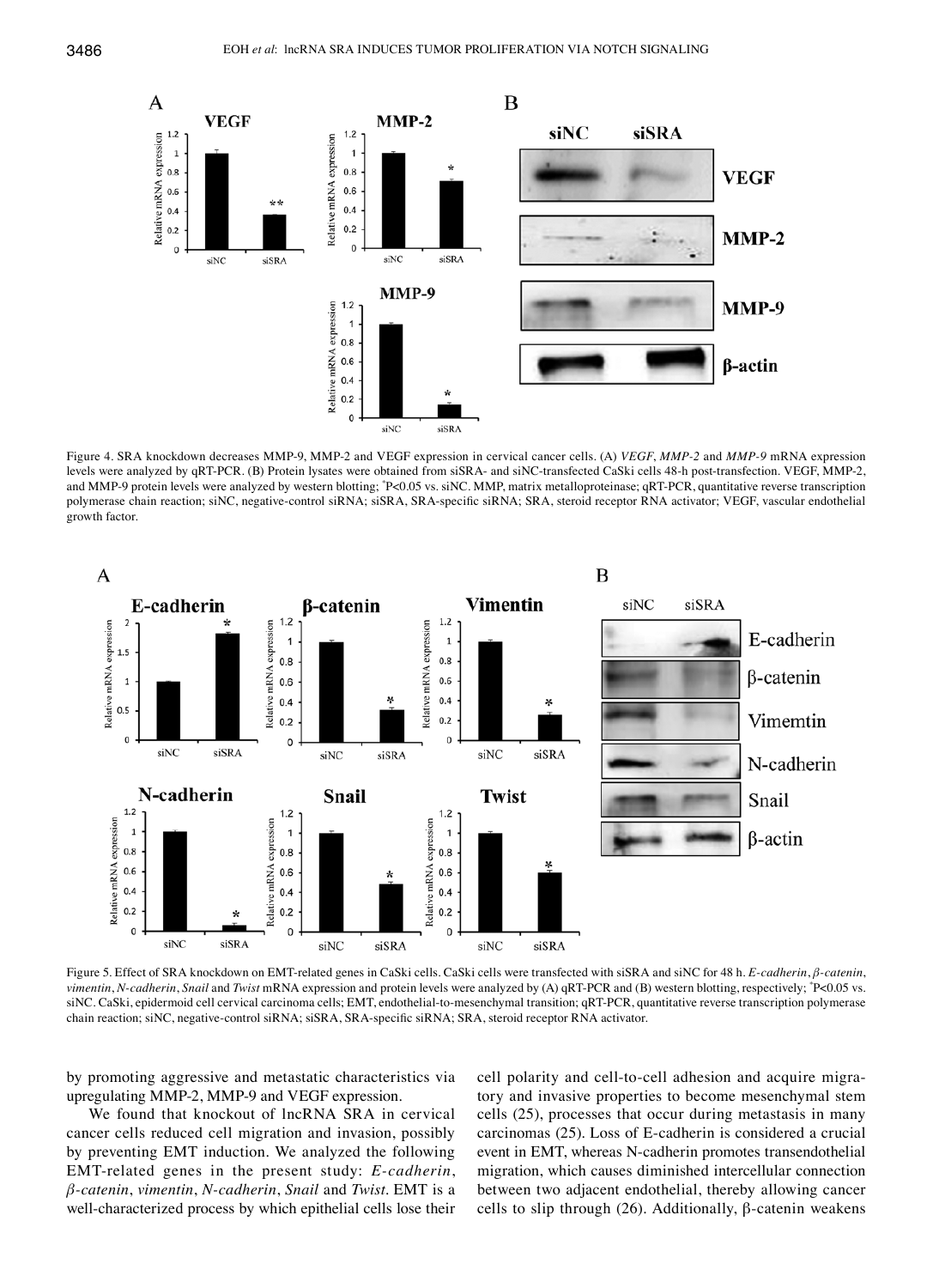

Figure 6. SRA regulates the NOTCH signaling pathway. (A) *NOTCH1*, *p300* and *HES1* mRNA levels were determined by qRT-PCR in siSRA- and siNCtransfected CaSki cells. Each assay was performed in triplicate. Data are presented as means ± standard deviation; \* P<0.05 vs. control. (B) Protein lysates were obtained from siSRA- and siNC-transfected CaSki cells. NOTCH1, p300 and HES1 protein levels were analyzed using western blotting. CaSki, epidermoid cell cervical carcinoma cells; qRT-PCR, quantitative reverse transcription polymerase chain reaction; siNC, negative-control siRNA; siSRA, SRA-specific siRNA; SRA, steroid receptor RNA activator.

cell-to-cell adhesion between epithelial cells, and promotes a more mobile and loosely associated mesenchymal phenotype (27). Furthermore, enhanced expression of transcription factors, such as Snail and Twist, is associated with loss of intercellular adhesion (28), and vimentin constitutes a major component of the cytoskeleton in mesenchymal cells, with its upregulation promoting EMT induction (29).

In the present study, we also investigated whether the NOTCH signaling pathway was compromised upon SRA knockdown. A clear relationship was detected between decreased levels of NOTCH1, HES1 and p300 proteins and SRA knockdown in CaSki cells. The NOTCH signaling pathway represents a highly conserved cell-signaling mechanism (30) that contributes to tumor progression, including invasion, metastasis, EMT and angiogenesis (31,32). NOTCH1 is a regulatory transmembrane receptor that plays a crucial developmental role in cell-fate determination and pattern formation (30). Several studies reported that NOTCH1 induces anoikis resistance, inhibits p53 activity, upregulates Myc expression, and abrogates the growth-inhibitory effects of TGF-β in cervical cancer cells (33-35). Additionally, HES1 influences the maintenance of stem and progenitor cells as a member of the NOTCH-signaling pathway (36) and p300, a transcriptional co-activator in the NOTCH1 pathway, functions as a histone acetyltransferase and regulates transcription via chromatin remodeling. Furthermore, p300 also plays a crucial role in cell proliferation and differentiation (37).

Based on our results, we hypothesized that lncRNA SRA functions as a key regulator of various signaling mechanisms involved in EMT establishment and NOTCH signaling. Our data provide evidence, for the first time, that lncRNA SRA promotes EMT and NOTCH signaling in cervical cancer cells, potentially contributing to cervical cancer growth, invasion and migration. The clinical impact of lncRNA SRA expression and its potential therapeutic value in the treatment of advanced cervical cancer patients needs to be evaluated in future studies.

In conclusion, these findings showed that lncRNA SRA is correlated with motility and invasiveness in cervical cancer cells. Furthermore, lncRNA SRA promoted cervical cancer progression by inducing cell migration and invasion via upregulation of MMP-2, MMP-9, VEGF, as well as genes related to EMT and the NOTCH signaling pathway. Therefore, lncRNA SRA constitutes a potential therapeutic target and prognostic marker for cervical cancer.

#### **Acknowledgements**

The present study was supported by the Basic Science Research Program through the National Research Foundation of Korea (NRF) funded by the Ministry of Education, Science and Technology (grant nos. NRF-2015R1A2A2A01008162 and NRF-2015R1C1A2A01053516).

#### **References**

1. Kodama J, Seki N, Masahiro S, Kusumoto T, Nakamura K, Hongo A and Hiramatsu Y: Prognostic factors in stage IB-IIB cervical adenocarcinoma patients treated with radical hysterectomy and pelvic lymphadenectomy. J Surg Oncol 101: 413-417, 2010.